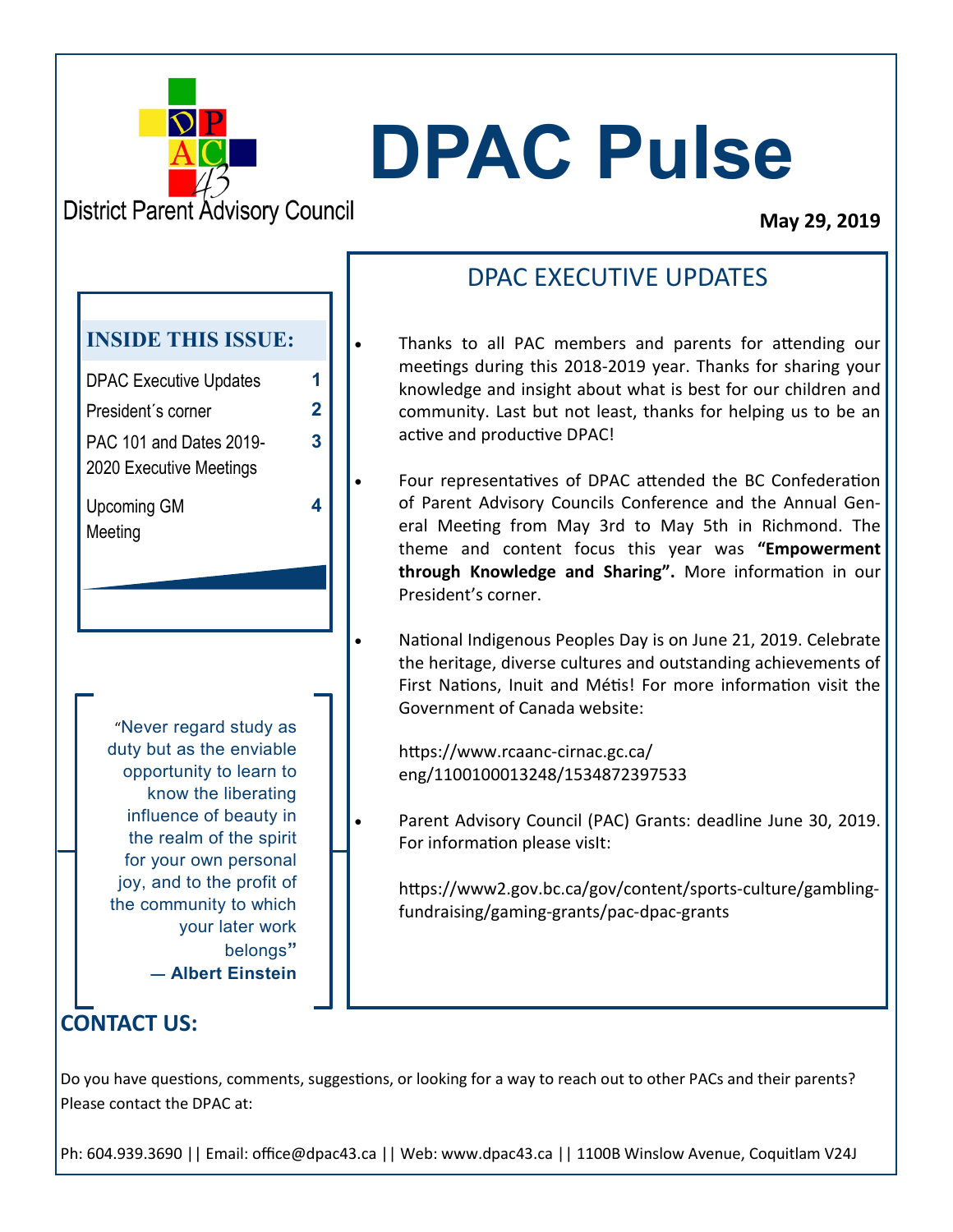# President's Corner

# A message from DPAC President

The end of May brings us together for our final meeting of the DPAC year, and our election of the executive to carry forward into the next year. As we reflect back on 2018-19, we see a year of many changes. Laura Code has taken over our office duties from Sandy Maloney. We've been working on the development of a new website to assist parents with accessing our many resources. Our meetings and Parent Education events included an All Candidates Meeting prior to the election, a presentation on supporting gifted children, the *Using Your Parent Voice* advocacy seminar with BCCPAC, a traffic safety evening with ICBC and local law enforcement and a presentation on the Exploitation of our Youth with Children of the Street, district presentations on SOGI, Technology and the ongoing Funding Model Review.

Our executive members have attended numerous district committee meetings as well as the fall BCCPAC DPAC Summit. Earlier this month a delegation of four DPAC Executive members attended the BCCPAC Conference and AGM. The conference opened with an impressive and insightful presentation by Dr. Shimi KANG on the Dolphin Approach to Parenting. The afternoon was filled with information on the Funding Model Review from the Ministry of Education followed by a speech by the Minister of Education. The following two days dealt with the election of a new Board of Directors for the BCCPAC, with some familiar faces returning and new voices joining the Executive. A host of resolutions were passed, giving the BCCPAC plenty to occupy itself with in the year to come. I encourage you to look at the BCCPAC website for a review of the new Board, the many resolutions passed at the AGM and a variety of volunteer opportunities with the many committees that provide input and policy review for BCCPAC.

Looking forward to the year ahead, I am confident that the DPAC will continue to provide the parents of SD43 with valuable insight through our programming. Our theme for 2019-20 will be *Connecting the Community*. We already have a number of topics to address and speakers to bring you. Until then, the Executive would like to thank you all for your support and wish you a safe and enjoyable summer!

#### **Marvin Klassen**

President DPAC43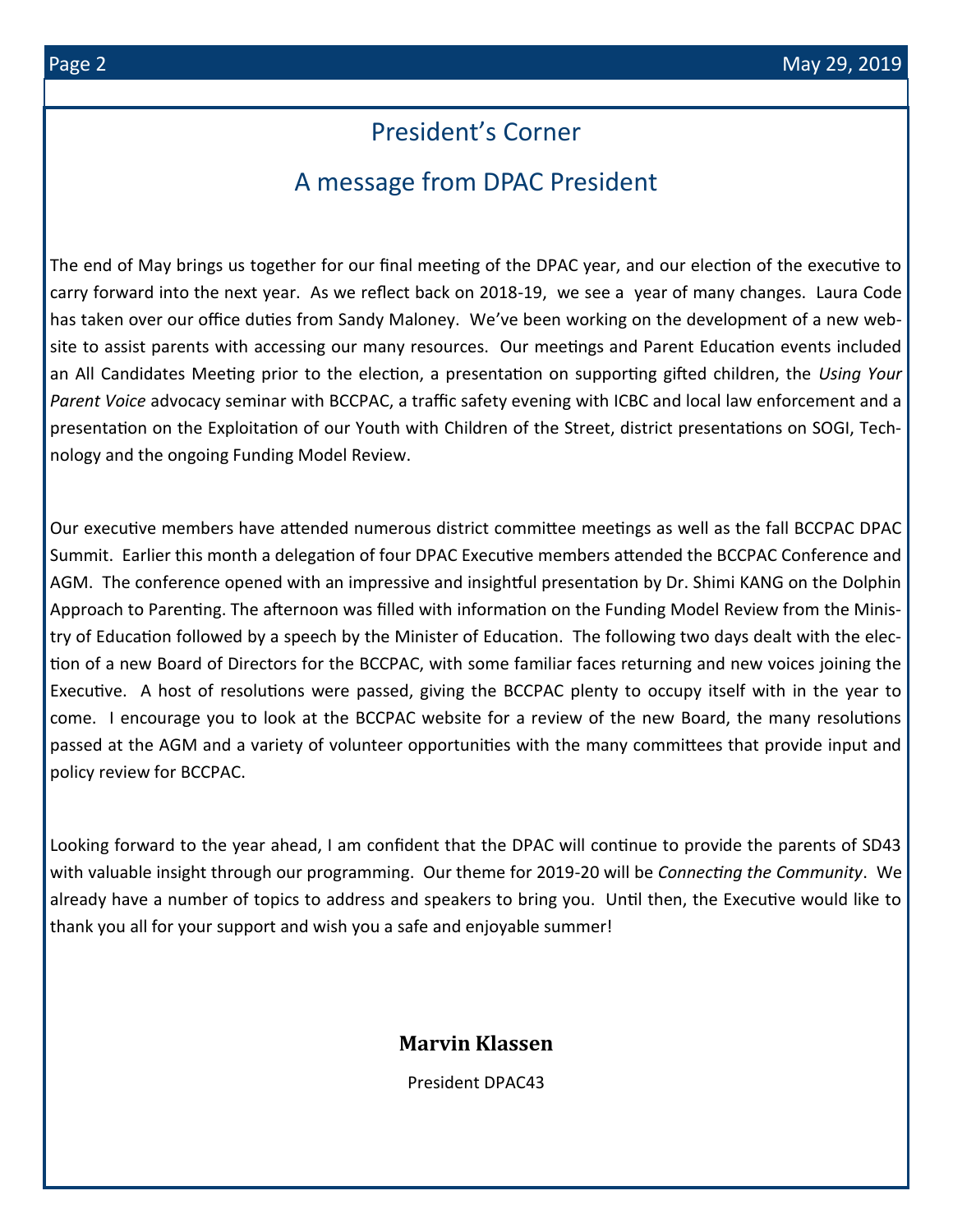# **PAC 101 Orientation Night**

The District Parent Advisory Council Executive would like to invite you to a PAC 101 Orientation session: DPAC Overview + How can DPAC support parents, learn valuable tools on taking minutes & proper record keeping, hear how other schools operate their PAC, tips on finances and gaming grants, understanding your Constitution and Bylaws, what's new and relevant to PACs. Opportunity to have your PAC related questions answered . **Date: Wednesday, October 2, 2019. Place: Gallery Room, Winslow Centre 1100 Winslow Ave, Coquitlam. Time: 6:20-9:00pm (doors open at 6:20pm - session starts at 6:45pm) . SVP: Thursday, September 26, 2019 online**  at **https://dpac43pacorientation2019.eventbrite.ca** (Seating is limited, get your registration in early). Light refreshments will be served Please bring paper and pen for taking notes as we will not be providing handouts. Presentations will be available afterwards on our website or via email by request. As well, please bring a copy of your PAC's current Constitution & Bylaws.

# **DPAC General Meeting Dates for 2019/2020**

DPAC General Meetings are held on the last Wednesday of each month (unless otherwise noted) at 7:00 p.m., in the Gallery Room, Winslow Centre

#### **PAC 101 Orientation is on October 2, 2019**

- September 2019 No Meeting
- October 30, 2019
- November 27, 2019
- December 2019 No Meeting
- January 29, 2020
- February 26, 2020
- April 1, 2020
- No March meeting due to Spring Break
- April 29, 2020
- May 27, 2020 Annual General Meeting, Elections
- June 2020 No Meeting